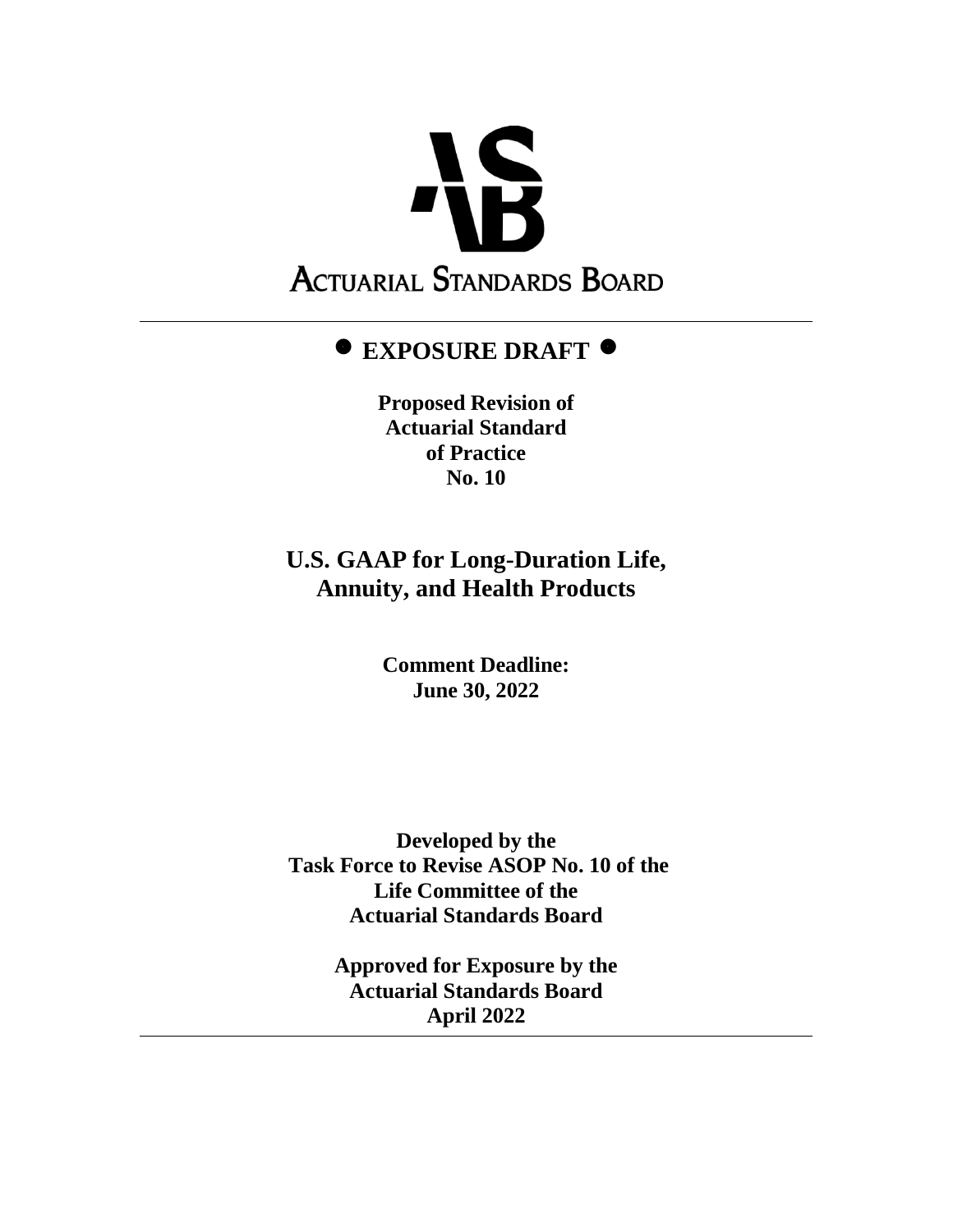# Transmittal Memorandum iv

## **STANDARD OF PRACTICE**

|         | Section 1. Purpose, Scope, Cross References, and Effective Date | $\mathbf{1}$           |
|---------|-----------------------------------------------------------------|------------------------|
| 1.1     | Purpose                                                         | $\mathbf{1}$           |
| 1.2     | Scope                                                           | $\mathbf 1$            |
| 1.3     | <b>Cross References</b>                                         | $\mathbf{1}$           |
| 1.4     | <b>Effective Date</b>                                           | $\mathbf{1}$           |
|         | Section 2. Definitions                                          | $\overline{c}$         |
| 2.1     | <b>Best-Estimate Assumption</b>                                 |                        |
| 2.2     | Cohort                                                          | 222222222              |
| 2.3     | Costs                                                           |                        |
| 2.4     | Deferred Policy Acquisition Cost (DPAC)                         |                        |
| $2.5\,$ | Deferred Sales Inducements (DSI)                                |                        |
| 2.6     | <b>GAAP</b> Net Premium                                         |                        |
| 2.7     | <b>Gross Premium</b>                                            |                        |
| 2.8     | Liability for Future Policy Benefits                            |                        |
| 2.9     | Lock-In                                                         |                        |
|         | 2.10 Market-Estimate Assumption                                 | $22233$<br>3<br>3<br>3 |
|         | 2.11 Market Risk Benefit                                        |                        |
|         | 2.12 Net GAAP Liability                                         |                        |
|         | 2.13 Policy Benefit Liability                                   |                        |
|         | 2.14 Premium Deficiency                                         |                        |
|         | 2.15 Risk of Adverse Deviation                                  |                        |
|         | 2.16 Value of Business Acquired (VOBA)                          | 3                      |
|         | Section 3. Analysis of Issues and Recommended Practices         | 3                      |
| 3.1     | Overview                                                        | 3                      |
| 3.2     | Classification of Contracts, Features, and Benefits             | 3                      |
| 3.3     | <b>Types of Assumptions</b>                                     | $\overline{4}$         |
|         | 3.3.1 Best-Estimate Assumptions                                 | $\overline{4}$         |
|         | 3.3.2 Market-Estimate Assumptions                               | $\overline{4}$         |
|         | <b>Direct Observation</b><br>3.3.2.1                            | $\overline{4}$         |
|         | 3.3.2.2 Inference                                               | 5                      |
|         | 3.3.2.3<br><b>Relevant Information</b>                          | 5                      |
|         | 3.3.2.4<br>Anticipated Experience                               | 5                      |
| 3.4     | <b>Discount Rate Assumptions</b>                                | 5                      |
| 3.5     | Provision for Risk of Adverse Deviation                         | 6                      |
|         | Degree of Risk<br>3.5.1                                         | 6                      |
|         | Relationship to Anticipated Experience<br>3.5.2                 | 6                      |
|         | <b>Effect of Provision</b><br>3.5.3                             | 6                      |
| 3.6     | <b>Risk Adjustment</b>                                          | 6                      |
| 3.7     | <b>Internal Consistency</b>                                     | 7                      |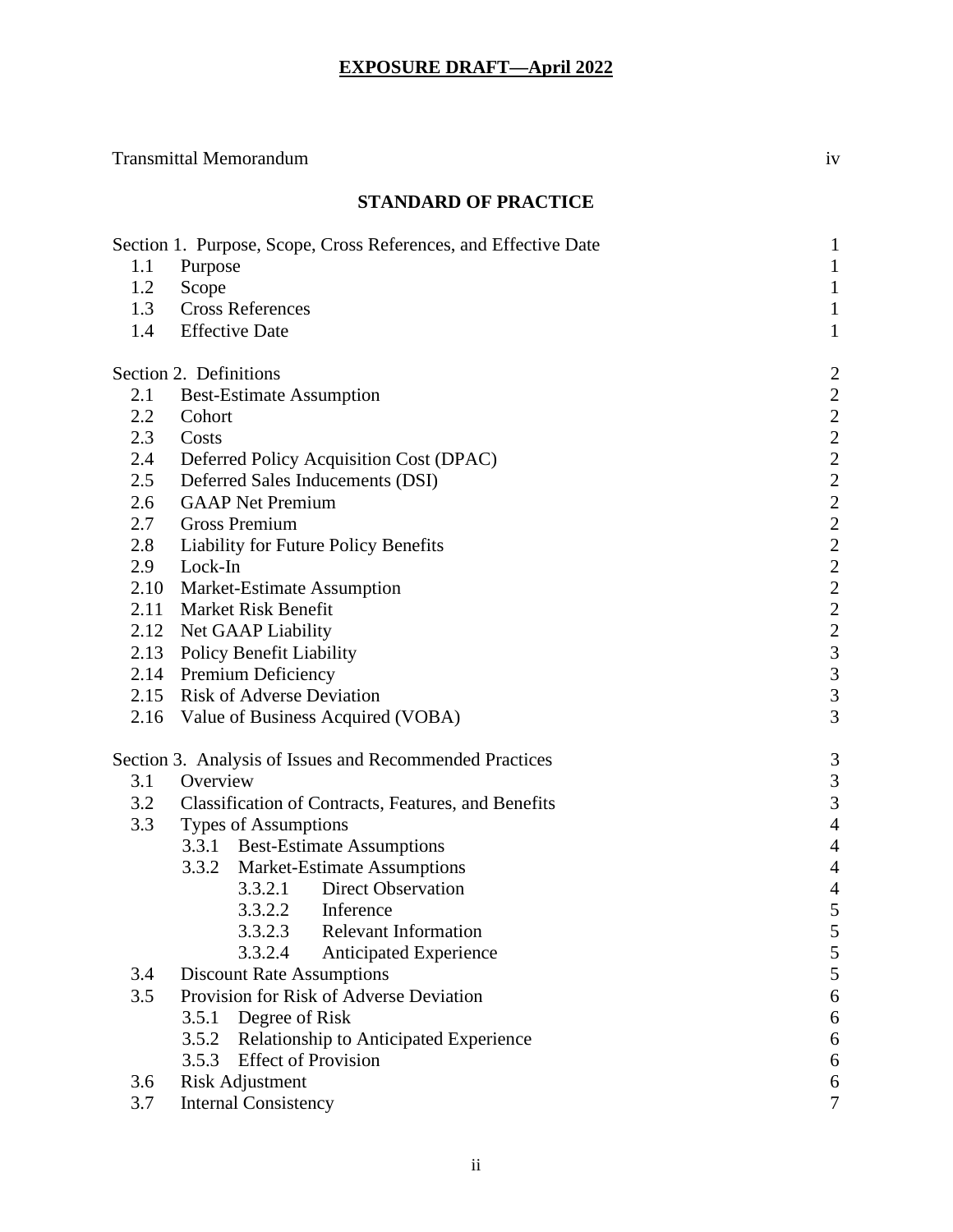| 3.8  | <b>Assumptions Selected by Another Party</b>                              | 7  |
|------|---------------------------------------------------------------------------|----|
| 3.9  | Methods                                                                   | 7  |
| 3.10 | <b>Financial Statement Disclosures</b>                                    | 8  |
| 3.11 | <b>Premium Deficiency Testing</b>                                         | 8  |
| 3.12 | <b>Recognition of Premiums</b>                                            | 8  |
| 3.13 | Simplifications and Approximations                                        | 8  |
| 3.14 | Reliance on Others for Data, Projections, Models, and Supporting Analysis | 8  |
|      | 3.15 Reliance on Another Actuary                                          | 8  |
|      | 3.16 Reliance on Expertise of Others                                      | 8  |
| 3.17 | Documentation                                                             | 9  |
|      | Section 4. Communications and Disclosures                                 | 9  |
| 4.1  | Required Disclosures in an Actuarial Report                               | 9  |
| 4.2  | Additional Disclosures in an Actuarial Report                             | 10 |
| 4.3  | Confidential Information                                                  | 10 |
|      | APPENDIX                                                                  |    |

| Appendix—Background and Current Practices |  |
|-------------------------------------------|--|
| <b>Background</b>                         |  |
| <b>Current Practices</b>                  |  |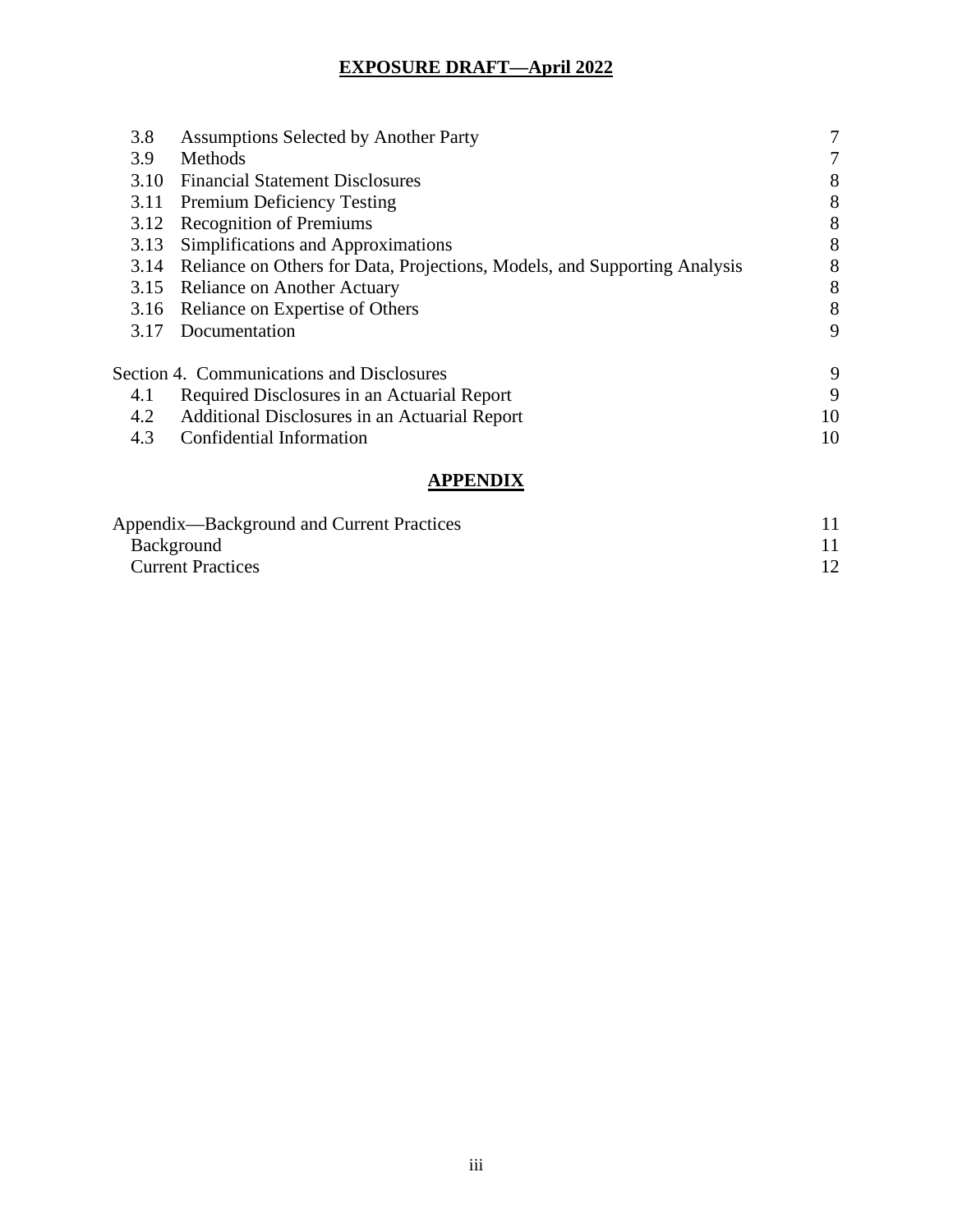- **TO:** Members of Actuarial Organizations Governed by the Standards of Practice of the Actuarial Standards Board and Other Persons Interested in U.S. GAAP for Long-Duration Life, Annuity, and Health Products
- **FROM:** Actuarial Standards Board (ASB)
- **SUBJ:** Proposed Revision of Actuarial Standard of Practice (ASOP) No. 10

This document contains the exposure draft of a proposed revision of ASOP No. 10, now titled *U.S. GAAP for Long-Duration Life, Annuity, and Health Products*. Please review this exposure draft and give the ASB the benefit of your comments and suggestions. Each written comment letter or email received by the comment deadline will receive consideration by the drafting committee and the ASB.

The ASB appreciates comments and suggestions on all areas of this proposed standard. The ASB requests comments be provided using the Comments Template that can be found [here](http://www.actuarialstandardsboard.org/asb-comment-template/) and submitted electronically to comments@actuary.org. Include the phrase ["ASOP No. 10" COMMENTS"] in the subject line of your message. Also, please indicate in the template whether your comments are being submitted on your own behalf or on behalf of a company or organization.

The ASB posts all signed comments received on its website to encourage transparency and dialogue. Comments received after the deadline may not be considered. Anonymous comments will not be considered by the ASB nor posted on the website. Comments will be posted in the order that they are received. The ASB disclaims any responsibility for the content of the comments, which are solely the responsibility of those who submit them.

For more information on the exposure process, please see the ASB Procedures Manual.

**Deadline** for receipt of comments: **June 30, 2022**

## History of the Standard

ASOP No. 10 was originally adopted by the ASB in 1989. The 1989 standard was developed by the American Academy of Actuaries (Academy) Committee on Life Insurance Financial Reporting for the Life Committee of the ASB. In 1992, ASOP No. 10 was expanded to incorporate certain Financial Reporting Recommendations. In 2000, it was revised to reflect developments in generally accepted accounting principles (GAAP) since 1992.

Since 2000, several American Institute of Certified Public Accountants' Statements of Position pertinent to insurance contract accounting have been issued. In addition, certain features of insurance contracts are now considered under GAAP to be embedded derivatives. These features are accounted for at fair value, which has been more specifically defined. As a result of these developments, the ASB authorized an update to ASOP No. 10.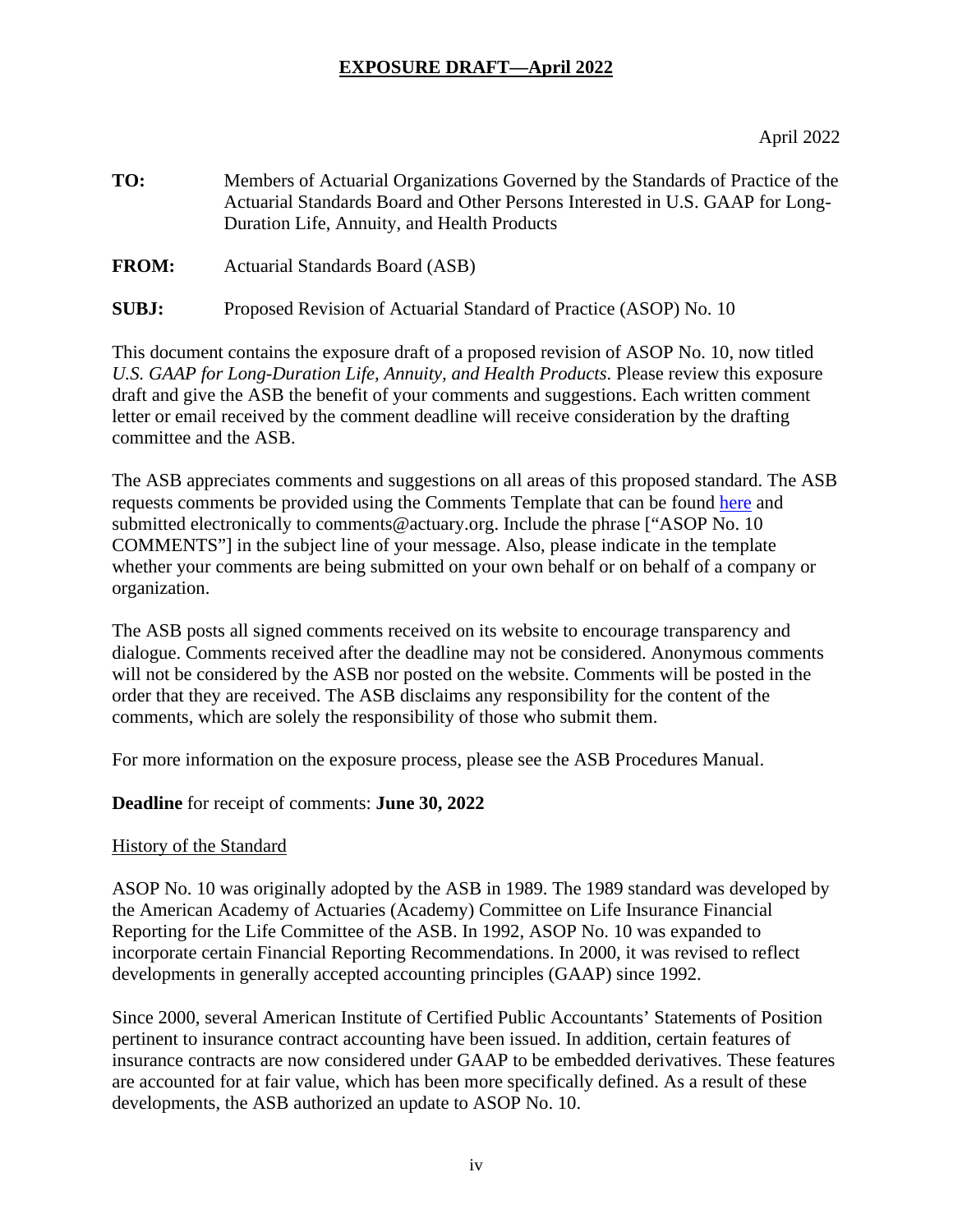The 2011 revision removed interpretations of GAAP literature and focused the standard on those activities for which actuaries are most directly responsible. This resulted in the deletion of the "Special Situations" and "Lock-In/Adjustment" sections in the previous version of ASOP No. 10. The ASB believes these sections included interpretations of authoritative GAAP guidance, which is beyond the scope of the actuary's role. Actuaries can refer to other relevant literature for further information on topics that were deleted.

In 2018, the Financial Accounting Standards Board (FASB) issued amended guidance in Accounting Standards Update (ASU) 2018–12, *Targeted Improvements to the Accounting for Long-Duration Contracts*. ASU 2018–12 makes significant changes to how insurers account for and make financial disclosures relating to long-duration contracts. These accounting changes include periodic review and potential updates to assumptions and discount rates used to calculate liabilities for future policyholder benefits, a new classification called market risk benefits, a simplification of the deferred acquisition cost amortization methodology, and a significant expansion of required disclosures. ASU 2018–12 amended guidance on premium deficiency testing and provisions for adverse deviation for certain long-duration contracts. The mandatory implementation date was subsequently delayed and also allowed for a later implementation date for certain smaller companies and non-SEC filers as defined by FASB. This will give rise to multiple accounting standards being applicable at the same time. Because of these changes, the ASB authorized another update to ASOP No. 10.

This revision adds guidance reflecting ASU 2018–12 while retaining relevant existing guidance for GAAP because the ASB recognizes that individual company adoption dates of ASU 2018–12 will vary.

#### Notable Changes from the Existing ASOP

Notable changes made in this exposure draft are summarized below. Notable changes do not include changes made to improve readability, clarity, or consistency.

- 1. The title, purpose, and scope of the ASOP now encompass long-duration life, annuity, and health products. The scope was also clarified to include the review of GAAP financial statements.
- 2. Definitions of "cohort," "liability for future policy benefits," and "market risk benefit" were added to section 2, and several definitions were revised.
- 3. Section 3.1 was revised to encompass the review of methods and assumptions and to clarify the role of the actuary in developing qualitative and quantitative disclosures related to financial statements.
- 4. Section 3.1 was also revised to recommend that the actuary should be familiar with relevant company operating policies.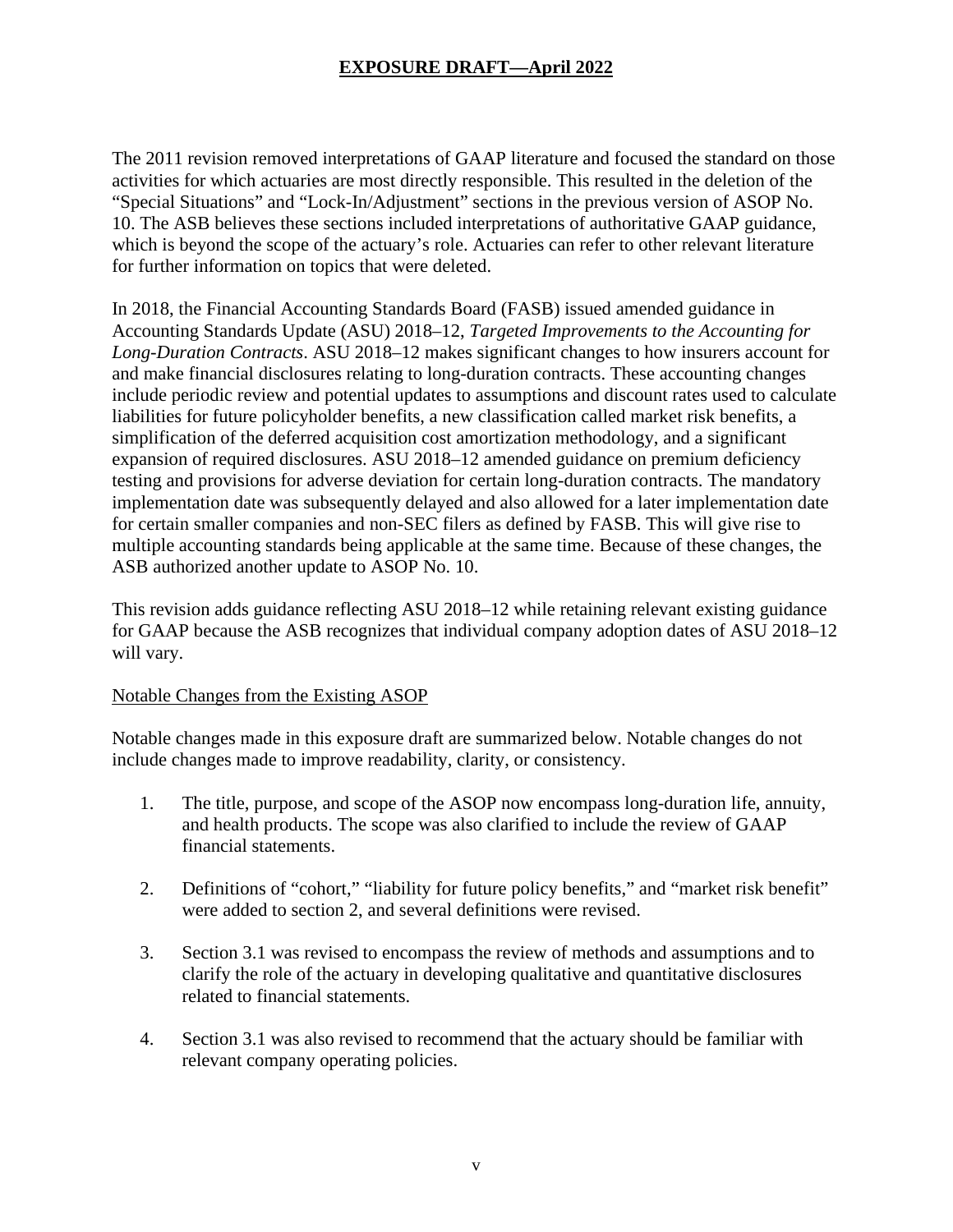- 5. Section 3.2 was added to provide guidance on the classification of contracts, features, and benefits.
- 6. The statement regarding periodically reviewed and updated assumptions versus lockedin assumptions was moved from section 3.3 (Types of Assumptions) to section 3.3.1 (Best-Estimate Assumptions) for clarity.
- 7. In section 3.3.2, market risk benefits were added to the examples of items that are measured at fair value.
- 8. Section 3.4 was added to address discount rate assumptions.
- 9. Section 3.6 was added to provide guidance on the risk adjustment.
- 10. Section 3.7 was updated to address internal consistency by cohort and to extend the concept of consistency to risk adjustment.
- 11. Section 3.8 was added to provide guidance when assumptions are selected by another party.
- 12. In section 3.9(b), examples of classification were added, which reflect updated authoritative GAAP guidance.
- 13. Section 3.10 was added to address financial statement disclosures.
- 14. Section 3.11 was revised to refer to the policy benefit liability and clarification regarding ASU 2018–12.
- 15. In section 3.12, intangible balances related to reinsurance were incorporated.
- 16. New guidance was added on reliance on others for data, projections, and supporting analysis; reliance on another actuary; and reliance on expertise of others in sections 3.14, 3.15, and 3.16.
- 17. Guidance on documentation was expanded in section 3.17.
- 18. Disclosure requirements in section 4 were restructured and expanded.

#### Request for Comments

The ASB appreciates comments and suggestions on all areas of this proposed standard submitted through the Comments Template. Rationale and recommended wording for any suggested changes would be helpful.

In addition, the ASB would like to draw the readers' attention to the following questions: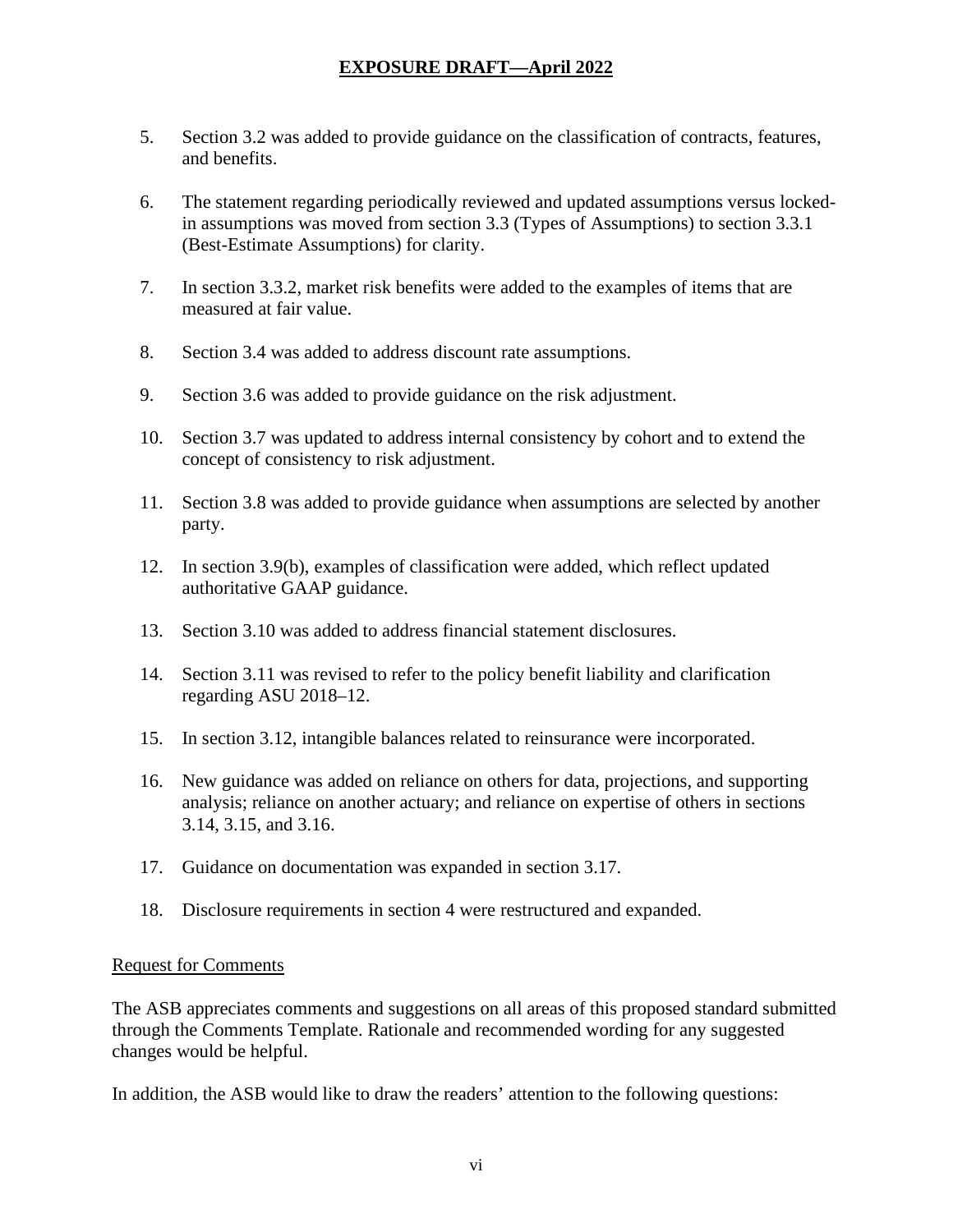- 1. Are there areas where the guidance creates issues with individual company adoption dates of ASU 2018–12? If so, please explain or provide examples.
- 2. Are there interpretations of ASU 2018–12 that are still evolving and that might affect this ASOP? If so, please explain or provide examples.

The ASB voted in April 2022 to approve this exposure draft.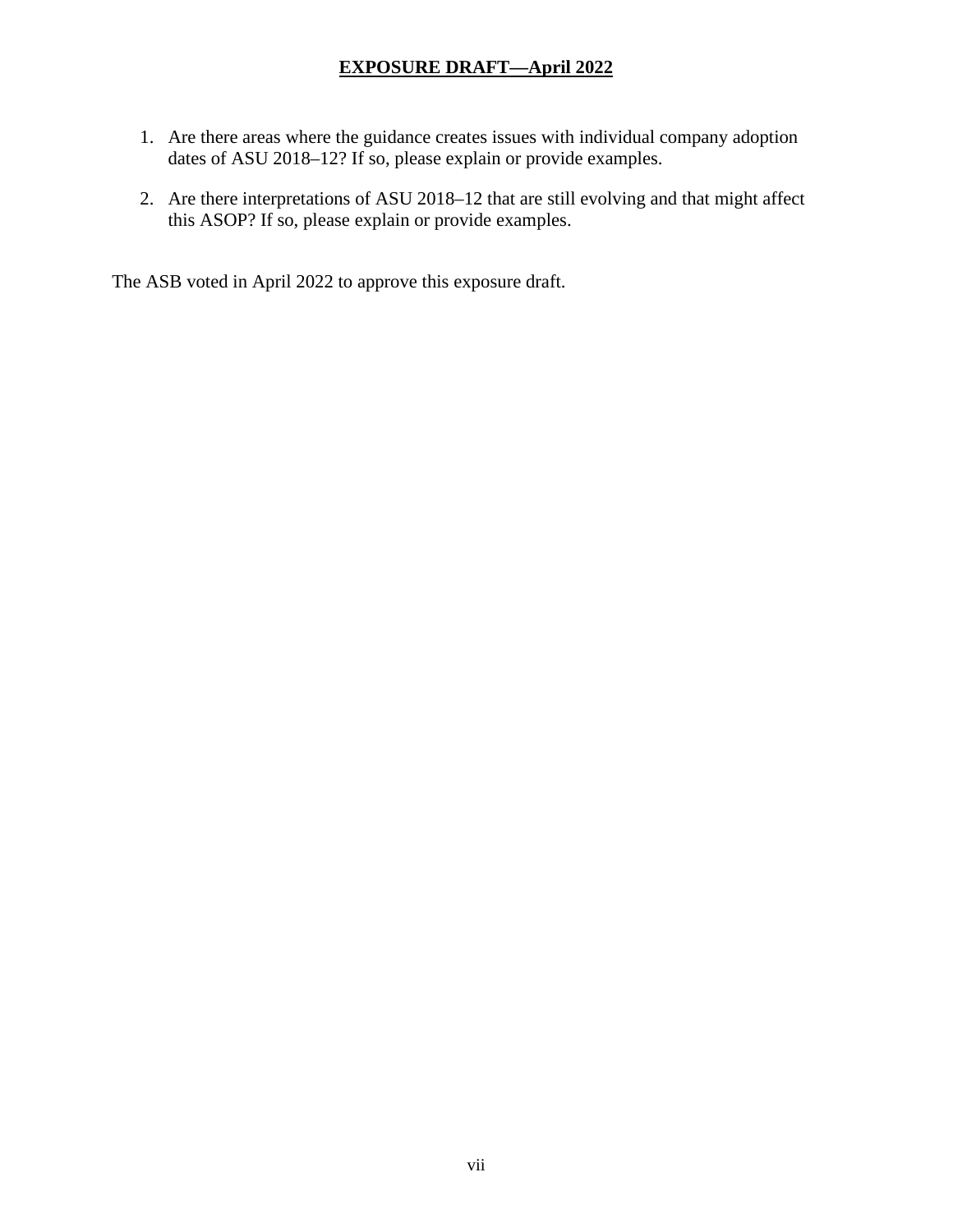Task Force to Revise ASOP No. 10

Lisa S. Kuklinski, Chairperson

William C. Hines Michael J. Park Timothy M. Koenig James T. Ward Paul R. Lavallee Shaowei Yang Jennifer I. Nam

Life Committee of the ASB

Linda M. Lankowski, Chairperson Janice A. Duff Matthew A. Monson<br>
Lisa S. Kuklinski<br>
Gabriel Schiminovich Gabriel Schiminovich Donna C. Megregian Jeremy Starr

Actuarial Standards Board

Darrell D. Knapp, Chairperson Elizabeth K. Brill David E. Neve Robert M. Damler Christopher F. Noble Kevin M. Dyke Judy K. Stromback Laura A. Hanson Patrick B. Woods

*The Actuarial Standards Board (ASB) sets standards for appropriate actuarial practice in the United States through the development and promulgation of Actuarial Standards of Practice (ASOPs). These ASOPs describe the procedures an actuary should follow when performing actuarial services and identify what the actuary should disclose when communicating the results of those services.*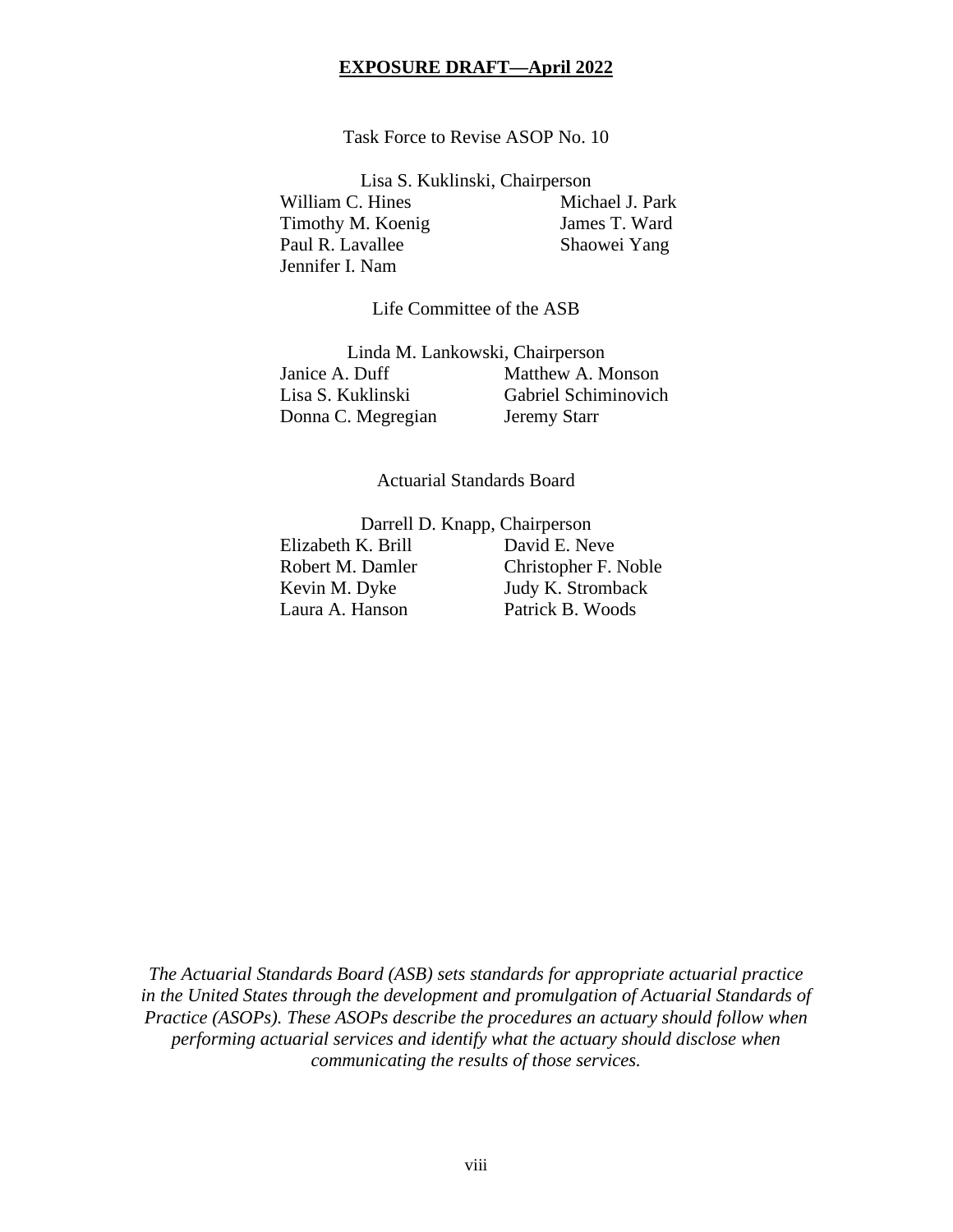## **ACTUARIAL STANDARD OF PRACTICE NO. 10**

## **U.S. GAAP FOR LONG-DURATION LIFE, ANNUITY, AND HEALTH PRODUCTS**

#### **STANDARD OF PRACTICE**

#### Section 1. Purpose, Scope, Cross References, and Effective Date

- 1.1 Purpose—This actuarial standard of practice (ASOP or standard) provides guidance to actuaries when performing actuarial services related to the preparation or review of insurance company financial statements in accordance with U.S. generally accepted accounting principles (GAAP) for long-duration life, annuity, or health products.
- 1.2 Scope—This standard applies to actuaries when performing actuarial services related to the preparation or review of insurance company financial statements in accordance with GAAP for long-duration life, annuity, or health products.

The actuary should comply with this standard except to the extent it may conflict with applicable law (statutes, regulations, and other legally binding authority) or authoritative GAAP guidance (such as Accounting Standards Codification [ASC], Staff Accounting Bulletins issued by the U.S. Securities and Exchange Commission, and other guidance issued by authoritative bodies).

If the actuary is performing actuarial services that involve the review of insurance company financial statements in accordance with GAAP for long-duration life, annuity, or health products, the actuary should use the guidance in section 3 to the extent practicable.

If a conflict exists between this standard and applicable law, the actuary should comply with applicable law. If the actuary departs from the guidance set forth in this standard in order to comply with applicable law, authoritative GAAP guidance, or for any other reason the actuary deems appropriate, the actuary should refer to section 4.

- 1.3 Cross References—When this standard refers to the provisions of other documents, the reference includes the referenced documents as they may be amended or restated in the future, and any successor to them, by whatever name called. If any amended or restated document differs materially from the originally referenced document, the actuary should follow the guidance in this standard to the extent it is applicable and appropriate.
- 1.4 Effective Date—This standard is effective for actuarial services related to the preparation or review of insurance company GAAP financial statements applicable to fiscal periods ending on or after four months after adoption by the Actuarial Standards Board.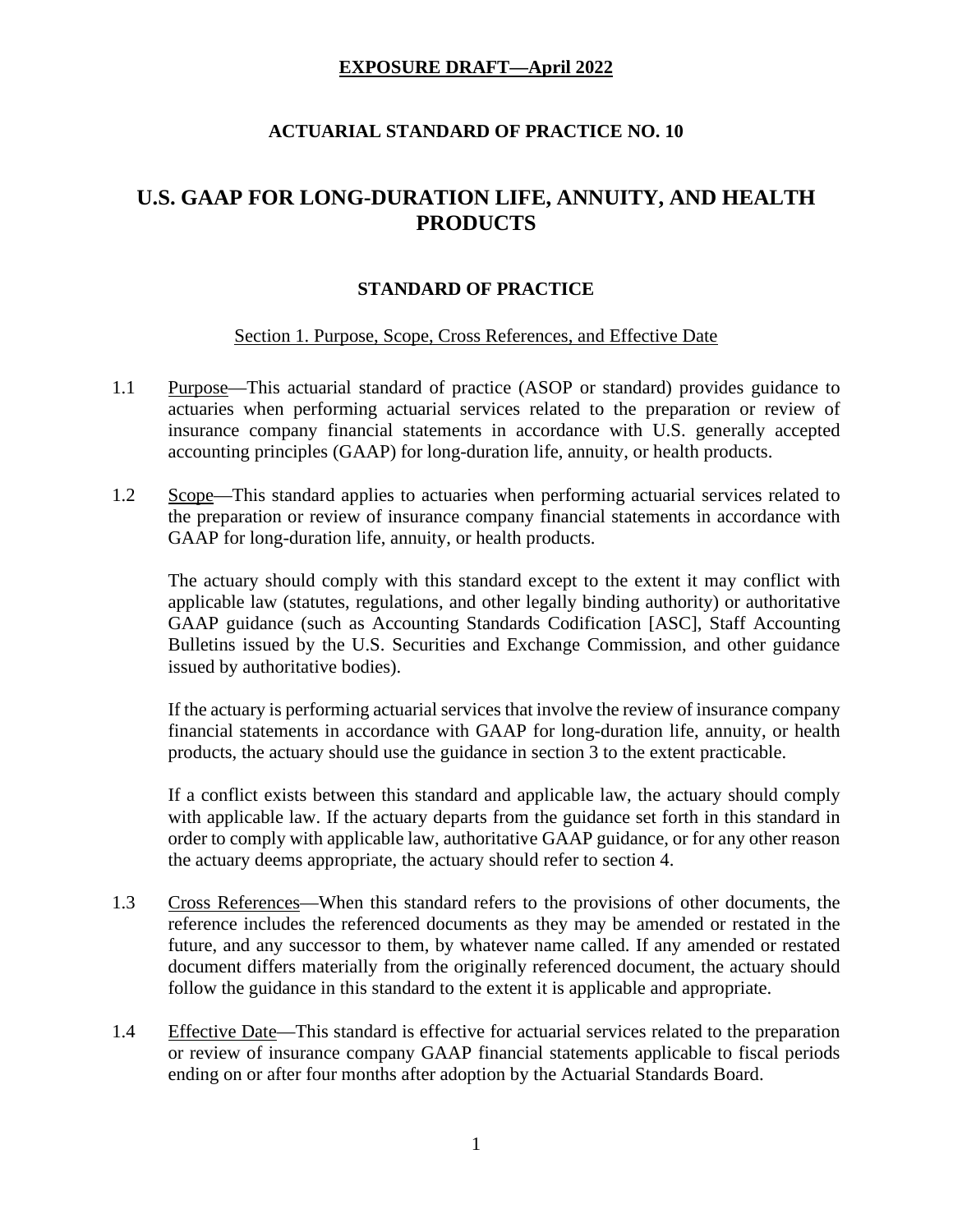#### Section 2. Definitions

The terms below are defined for use in this standard and appear in bold throughout the ASOP. They are intended to conform with authoritative GAAP guidance, where applicable.

- 2.1 Best-Estimate Assumption—An assumption that reflects anticipated experience with no provision for **risk of adverse deviation**.
- 2.2 Cohort—A grouping of insurance contracts or policies for the purpose of measuring the **liability for future policy benefits**, **DPAC**, and any other related balances.
- 2.3 Costs—All benefit payments and expenses associated with issuing, maintaining (to the extent allowable by authoritative GAAP guidance), and settling a company's insurance policies and contracts, with no provision for profit.
- 2.4 Deferred Policy Acquisition Cost (DPAC)—An asset representing the unamortized portion of policy acquisition expenses.
- 2.5 Deferred Sales Inducements (DSI)—An asset representing the unamortized portion of sales inducements to policyholders*.*
- 2.6 GAAP Net Premium—The portion of **gross premium** that provides for **costs**.
- 2.7 Gross Premium—Amounts contractually required to be paid or anticipated to be contributed by the policyholder.
- 2.8 Liability for Future Policy Benefits—An accrued obligation to policyholders that relates to insured events, such as death or disability.
- 2.9 Lock-In—A requirement to continue using original basis assumptions (as set at issue, acquisition, or prior redetermination due to a **premium deficiency**).
- 2.10 Market-Estimate Assumption—An assumption that represents what a typical market participant would use in assessing the amount the participant would pay to acquire a given asset, or the amount the participant would require to assume a given liability (also known as an "exit market" price).
- 2.11 Market Risk Benefit—A contract or contract feature in a long-duration contract issued by an insurance entity that both protects the contract holder from other-than-nominal capital market risk and exposes the insurance entity to other-than-nominal capital market risk by providing a benefit in excess of account value.
- 2.12 Net GAAP Liability—The GAAP **policy benefit liability** less any associated balances, such as **DPAC**, **VOBA**, **DSI**, and intangible balances related to reinsurance.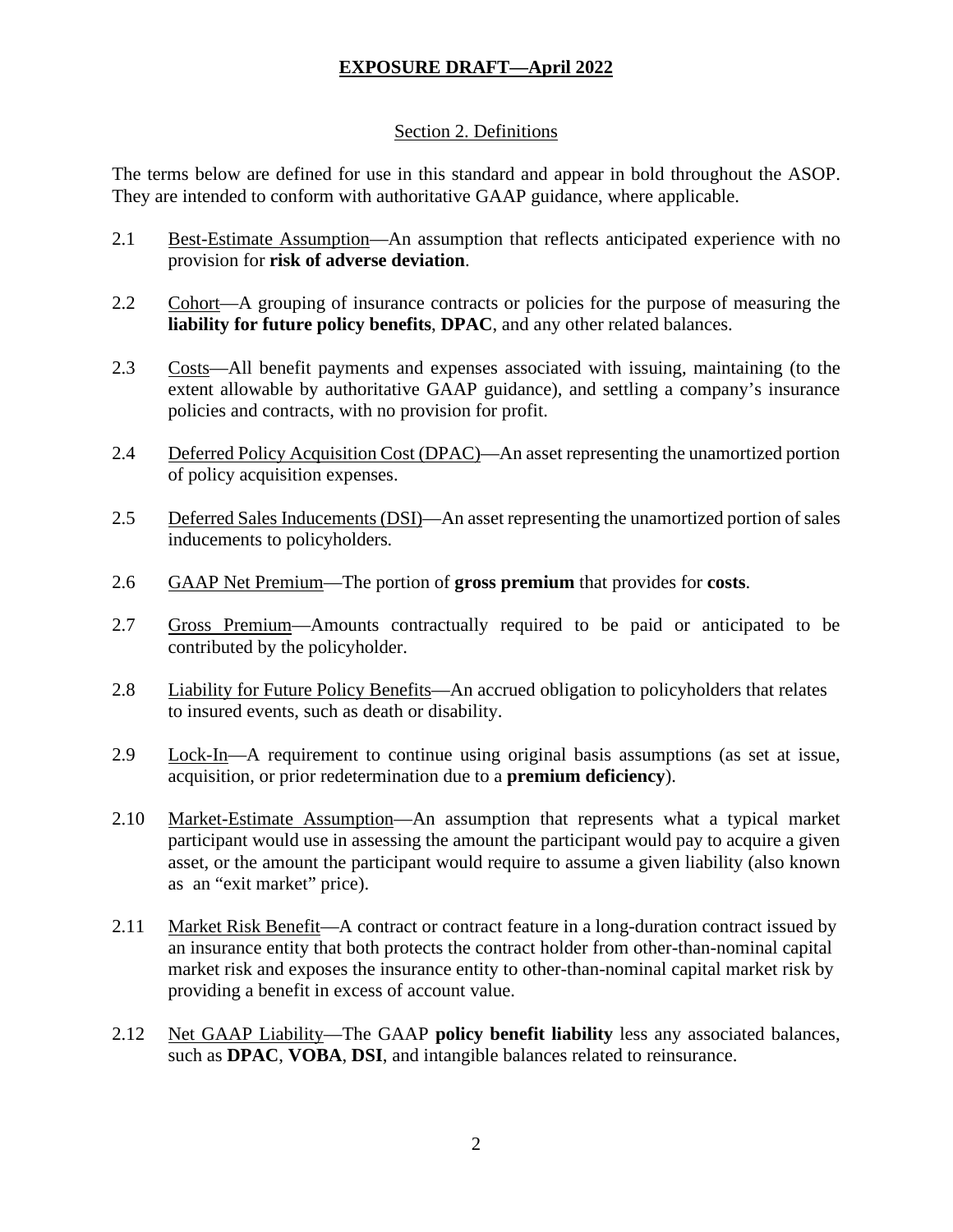- 2.13 Policy Benefit Liability—An accrued obligation to policyholders that relates to the payment of future **costs** (including unpaid claim reserves for incurred and future claims) and amounts accrued for unearned revenue. The amount accrued for unearned revenue may or may not be shown separately in the company's financial statements but is included in the **policy benefit liability** for purposes of this standard.
- 2.14 Premium Deficiency—A condition that exists when the sum of the **net GAAP liability** and the present value of future **gross premiums** is less than the present value of future benefits and expenses using current **best-estimate assumptions**.
- 2.15 Risk of Adverse Deviation—The risk that actual experience may differ from **best-estimate assumptions** in a manner that produces **costs** higher than assumed or revenues less than assumed.
- 2.16 Value of Business Acquired (VOBA)—The intangible asset that arises in the application of GAAP purchase accounting as the difference between the reported value and the fair value of insurance contract liabilities, or comparable amounts determined in purchased insurance business combinations.

## Section 3. Analysis of Issues and Recommended Practices

3.1 Overview—The principles and methodologies used in determining financial statement amounts are generally prescribed by authoritative GAAP guidance. While insurance company GAAP financial statements are the responsibility of management, actuaries frequently participate in the processes of developing specific techniques for application of GAAP methods and selecting or considering assumptions used in the preparation of insurance company financial statements. Actuaries also frequently participate in developing both quantitative and qualitative disclosures related to financial statements, as required under GAAP. When participating in these activities, the actuary should be familiar with the company's operating policies as well as relevant accounting and actuarial literature.

Because GAAP financial statements are typically audited by internal and external auditors, the actuary should also refer to ASOP No. 21, *Responding to or Assisting Auditors or Examiners in Connection with Financial Audits, Financial Reviews, and Financial Examinations*.

3.2 Classification of Contracts, Features, and Benefits—The actuary should confirm that each relevant contract, contract feature, and contract benefit has been appropriately classified under GAAP. When doing so, the actuary should take into account all relevant levels of classification (for example, insurance or investment, short-duration or long-duration, **market risk benefit**, embedded derivative), applicable law, authoritative GAAP guidance, and the company's operating policies.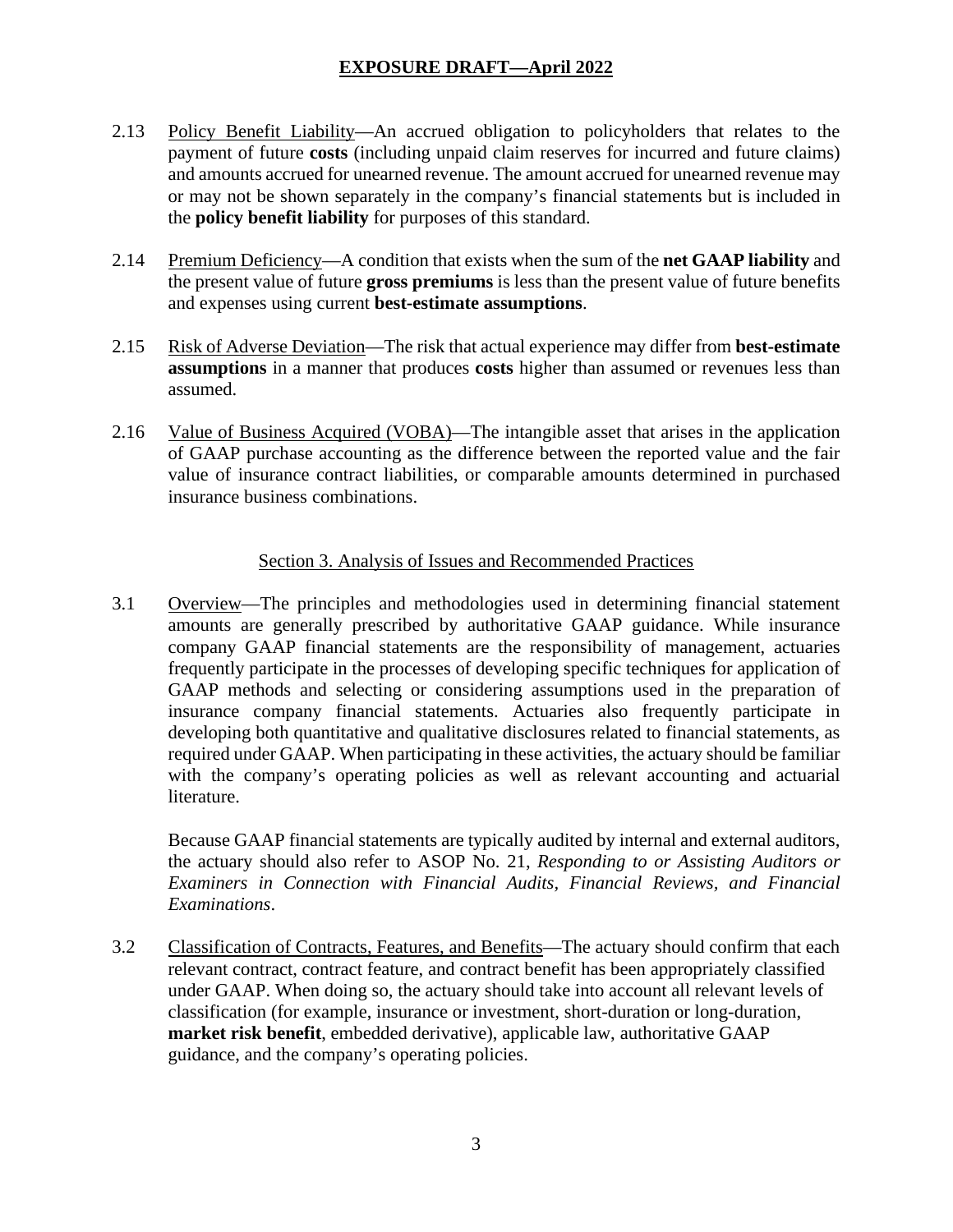- 3.3 Types of Assumptions—Two types of assumptions are used in the preparation of GAAP financial statements: **best-estimate assumptions** and **market-estimate assumptions**. The type of assumption used and whether any provisions for risk or uncertainty are included in the assumption are dictated by the particular circumstances and applicable accounting guidance. The actuary should ensure that the proper type of assumption is used.
	- 3.3.1 Best-Estimate Assumptions—Certain GAAP financial statement items (for example, **liability for future policy benefits**) are measured using **best-estimate assumptions**. The actuary should choose assumptions that reflect management's assessment of emerging experience without provisions for risk or uncertainty. Where there is no emerging experience, the actuary should choose assumptions that reflect management's expectations of how experience will emerge.

**Best-estimate assumptions** may be established as the "most likely," "average," or "central" outcome, corresponding, respectively, to the mode, mean, or median of a probability distribution. Other interpretations of best estimate are possible. The actuary should use actuarial judgment to determine which interpretation of bestestimate is appropriate for the circumstances and consistent with the applicable authoritative GAAP guidance.

When advising management on the selection of **best-estimate assumptions**, the actuary should take into account items such as the characteristics and magnitude of the company's business; the maturity of the company and its rate of growth; the prior experience of the company and the trends in that experience; and medical, economic, social, and technological developments that might affect future experience. The actuary's advice should take into account the company's actual recent experience data, if, in the actuary's judgment, it is relevant and credible.

The actuary should also consider supplementing available company-specific data with relevant industry data or data from other similarly situated companies. The actuary should refer to ASOP No. 23, *Data Quality*, and ASOP No. 25, *Credibility Procedures*.

The actuary should identify which **best-estimate assumptions** are periodically reviewed and updated, and which assumptions are subject to **lock-in**.

- 3.3.2 Market-Estimate Assumptions—Certain GAAP financial statement items (for example, derivatives, embedded derivatives, and **market risk benefits**) are measured at fair value. When the fair value of an item is not readily observable in the marketplace, the actuary should determine a value for such items. The following approaches are commonly used to determine the **market-estimate assumptions**.
	- 3.3.2.1 Direct Observation—The actuary should use **market-estimate assumptions** that reflect reliable market information to the extent reasonably observable. Some assumptions (for example, the market's assessment of future interest rates) may be directly observable in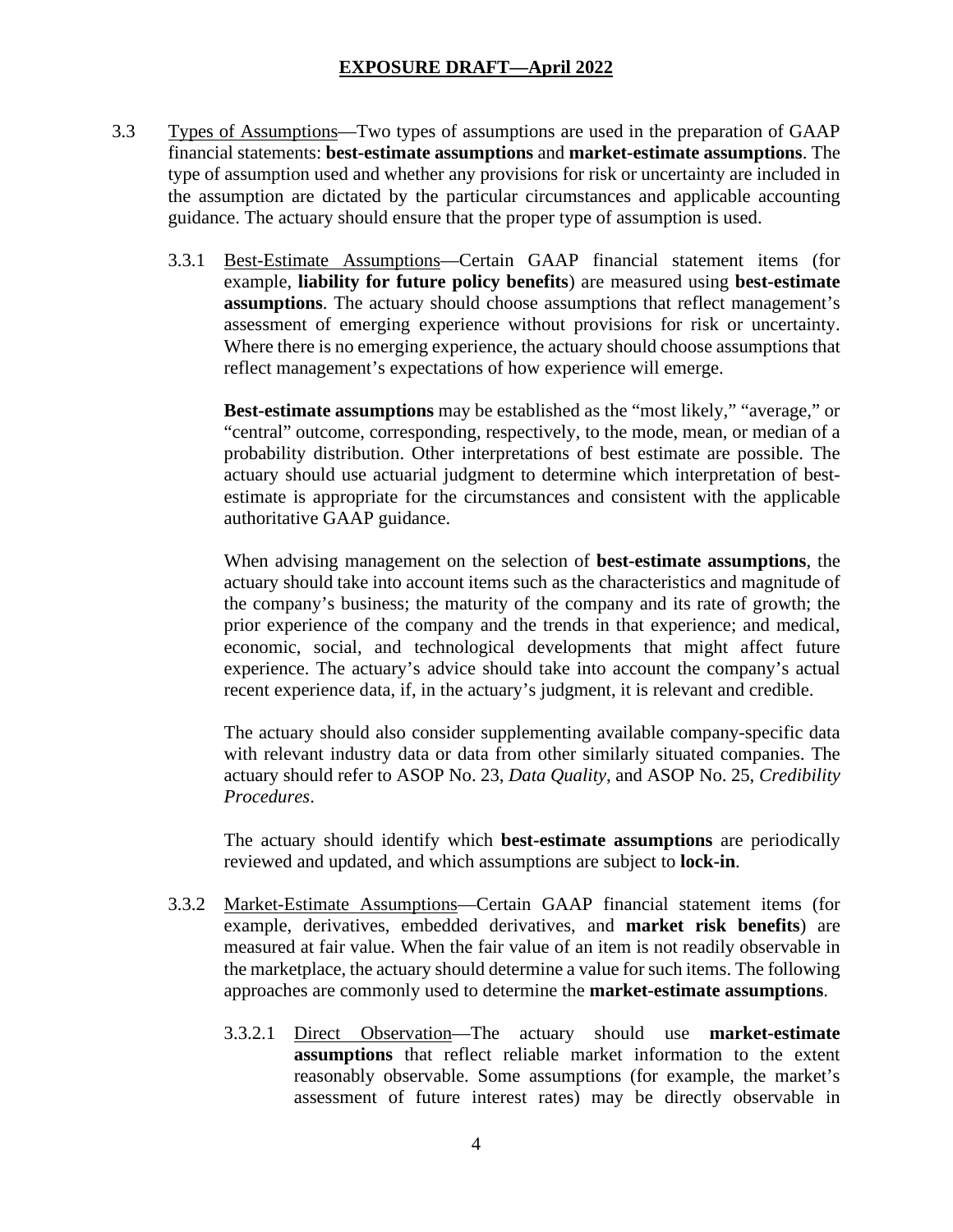published sources that are commonly quoted for market-based information. The general acceptance of such information by the market may serve to enhance the actuary's comfort with its reliability. The actuary should consider using multiple sources of information, when available, to help validate the reliability of the information.

- 3.3.2.2 Inference—When market information is not directly observable, the actuary should use **market-estimate assumptions** inferred from other observable information. Such information may be obtained by observing market transactions that imply the market's assessment of the assumption. For example, when making a **market-estimate assumption** for the volatility of one-year returns on a stock market index, the actuary may be able to deduce that assumption from observing the price at which options on that index are trading.
- 3.3.2.3 Relevant Information—Often, the actuary will not be able to observe market transactions that incorporate some or all of the assumptions that are needed. In such situations, the actuary should use available observable information that may have relevance in determining market participants' assessment of the assumption that is required. For example, an actuary may have no means of directly observing the market's assessment of mortality for a specific group of lives. However, industry mortality data or mortality assumptions used by market participants in pricing transactions involving similar sets of lives may be observable. The actuary may consider this information to be relevant in establishing an assumption even though the information is not directly observable for the specific group of lives under consideration.
- 3.3.2.4 Anticipated Experience—When there is insufficient observable information, the actuary may choose a **market-estimate assumption** based on the actuary's expectations for that assumption. Such assumptions should reflect market-observable information to the extent possible. When incorporating anticipated experience assumptions, the actuary should consider whether including a margin for uncertainty is appropriate. If such a margin is included, the actuary should consider how much margin a market participant would use, based on the same considerations as discussed in sections 3.3.2.1 through 3.3.2.3.
- 3.4 Discount Rate Assumptions—When determining the discount rate assumptions for certain long-duration contracts (for example, upper-medium-grade fixed-income instrument yield used in calculating the **liability for future policy benefits**), the actuary should apply the principles of authoritative GAAP guidance and the guidance from this standard.

Where the actuary has limited or no observable market inputs to determine the discount rate assumptions, the actuary may need to extrapolate or interpolate. In such situations,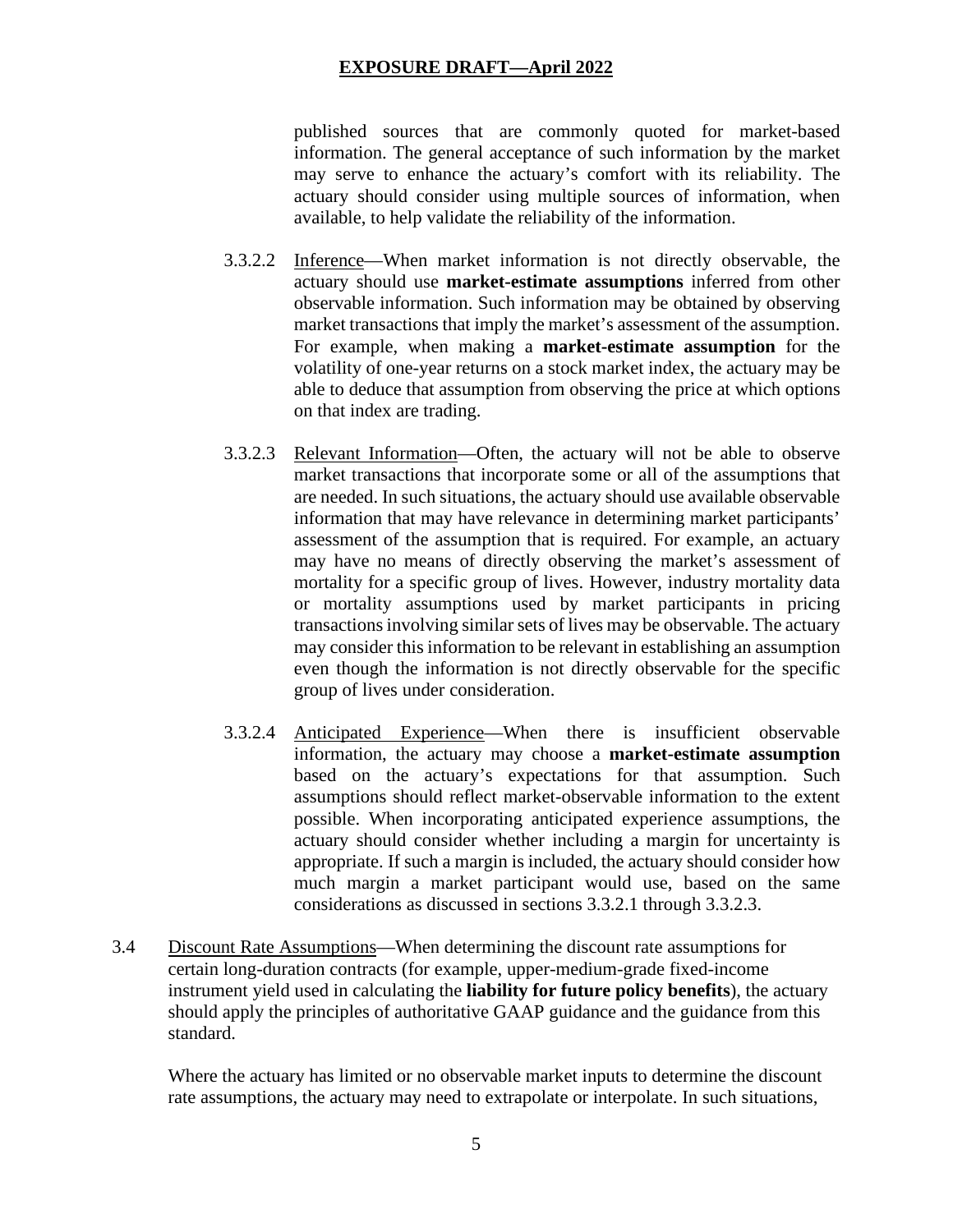the actuary should refer to applicable sections of authoritative GAAP guidance on fair value measurement (ASC 820) and section 3.3.2 of this standard.

- 3.5 Provision for Risk of Adverse Deviation—In certain instances, GAAP requires a provision for the **risk of adverse deviation** in assumptions.
	- 3.5.1 Degree of Risk—When determining a provision for **risk of adverse deviation**, the actuary should take into account the following:
		- a. the degree of risk and uncertainty in that assumption in total and at each future duration;
		- b. any policy features that reduce risk to the company, such as indeterminate premiums or dividends; and
		- c. the magnitude and frequency of fluctuations in relevant historical experience, if available.

For assumptions that are relatively insignificant, the actuary may decide to add little or no provision for **risk of adverse deviation**.

- 3.5.2 Relationship to Anticipated Experience—When determining assumptions that include provision for the **risk of adverse deviation**, the actuary should take into account whether such assumptions bear a reasonable relationship to the anticipated experience. For example, in situations where a **premium deficiency** does not exist using **best-estimate assumptions**, the provision for **risk of adverse deviation** should not be so significant as to increase the resulting **GAAP net premium** above the **gross premium**.
- 3.5.3 Effect of Provision—The provision for **risk of adverse deviation** should be such that the **net GAAP liability** is increased. If the direction of the effect of` including a provision for adverse deviation in an assumption is not clear, the actuary should attempt to determine the nature of a provision for adverse deviation that is appropriate. If the actuary is unable to determine the directional effect, then the actuary need not include a provision for adverse deviation in that assumption. The actuary should establish the individual provisions for **risk of adverse deviation** at a level that provides for an appropriate amount of adverse deviation in aggregate.
- 3.6 Risk Adjustment—In certain instances, GAAP requires a risk adjustment (also referred to as risk margin or risk premium) in the fair value calculation. The risk adjustment is not a provision for **risk of adverse deviation**; rather, it represents the additional amount that a market participant would demand as compensation for bearing uncertainty in the cash flows. The actuary should use professional judgment when applying the risk adjustment and document the assumptions and methodology used.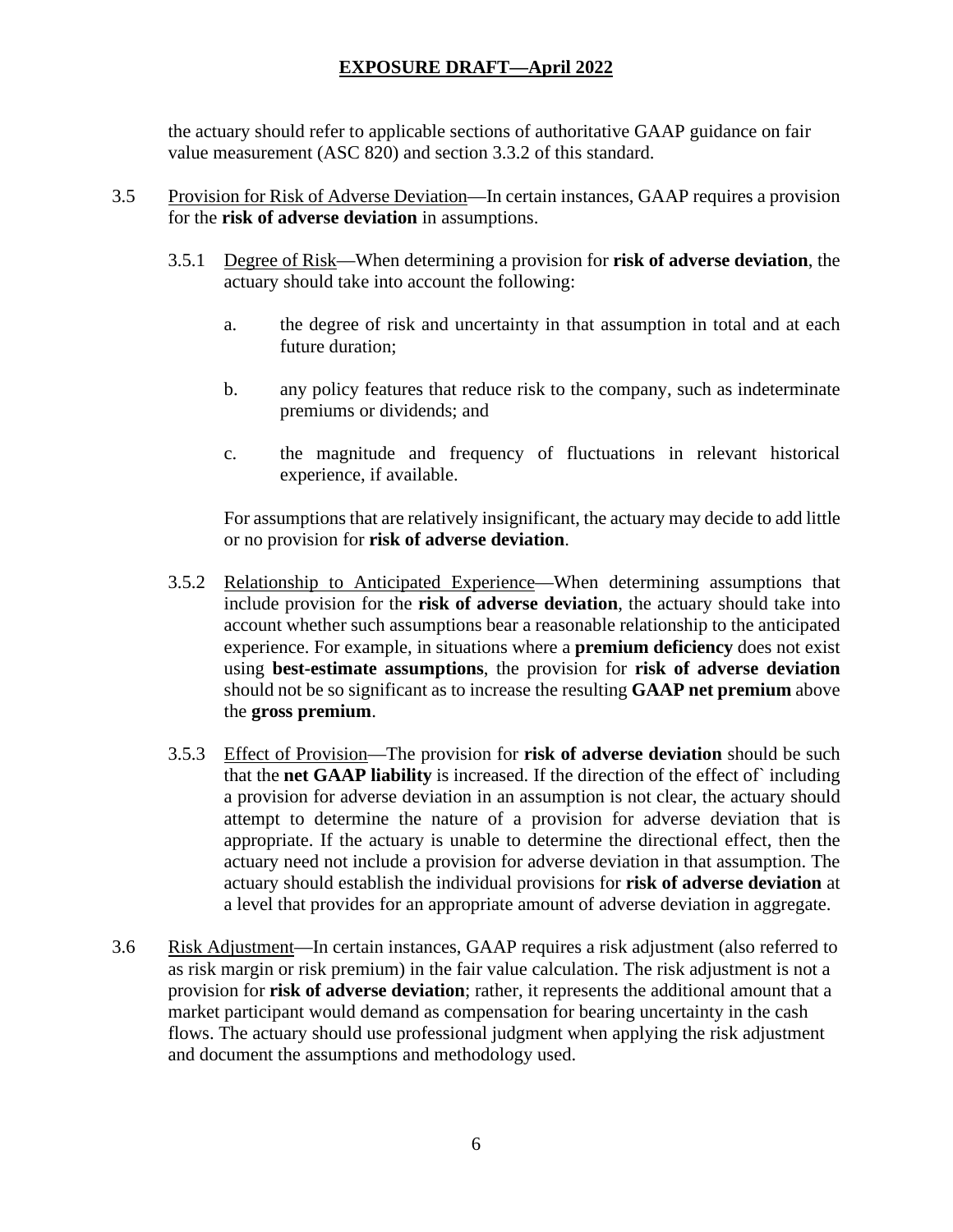- 3.7 Internal Consistency—When advising management on the selection of assumptions, the actuary should identify assumptions that, when taken together, reflect all pertinent areas of expected future experience. The actuary should recommend assumptions that are internally consistent within each product, line of business, block of business, or **cohort**. When assumptions are not dependent on specific product features or company specific considerations (for example, U.S. Treasury yields or volatility of a common equity index), the actuary should recommend assumptions that are consistent across product lines. The actuary should apply similar concepts of consistency in establishing provisions for **risk of adverse deviation** or risk adjustment. If the assumptions or other provisions are not internally consistent, the actuary should document any known inconsistencies.
- 3.8 Assumptions Selected by Another Party—When using assumptions selected by another party, the actuary should review the assumptions for reasonableness. If, in the actuary's judgment, an assumption selected by the party is not reasonable or the actuary cannot determine whether it is reasonable, the actuary should refer to ASOP No. 41, *Actuarial Communications*.
- 3.9 Methods—Methods used to determine GAAP financial statement amounts are generally prescribed by authoritative GAAP guidance and will vary according to the specific literature that applies.

When developing detailed techniques for application of GAAP methods, the actuary should take into account the following:

- a. the substance of the relationship between the issuer of the policy and the policyholder;
- b. the classification of the contract (for example, short duration versus long duration, or insurance versus investment) or contract features (for example, **market risk benefits** or embedded derivatives);
- c. the expected life of the contract;
- d. the cash flow characteristics of the contract, including insurance company cash flows related to the contract but not directly associated with the contract provisions;
- e. any other items that are expected to have a material impact on the policy cash flows;
- f. the materiality of resulting financial statement amounts;
- g. the sensitivity of the resulting financial statement amounts to changes in assumptions; and
- h. the consistency with methods used for valuing contracts similar to those issued by the insurance company, if such information is available.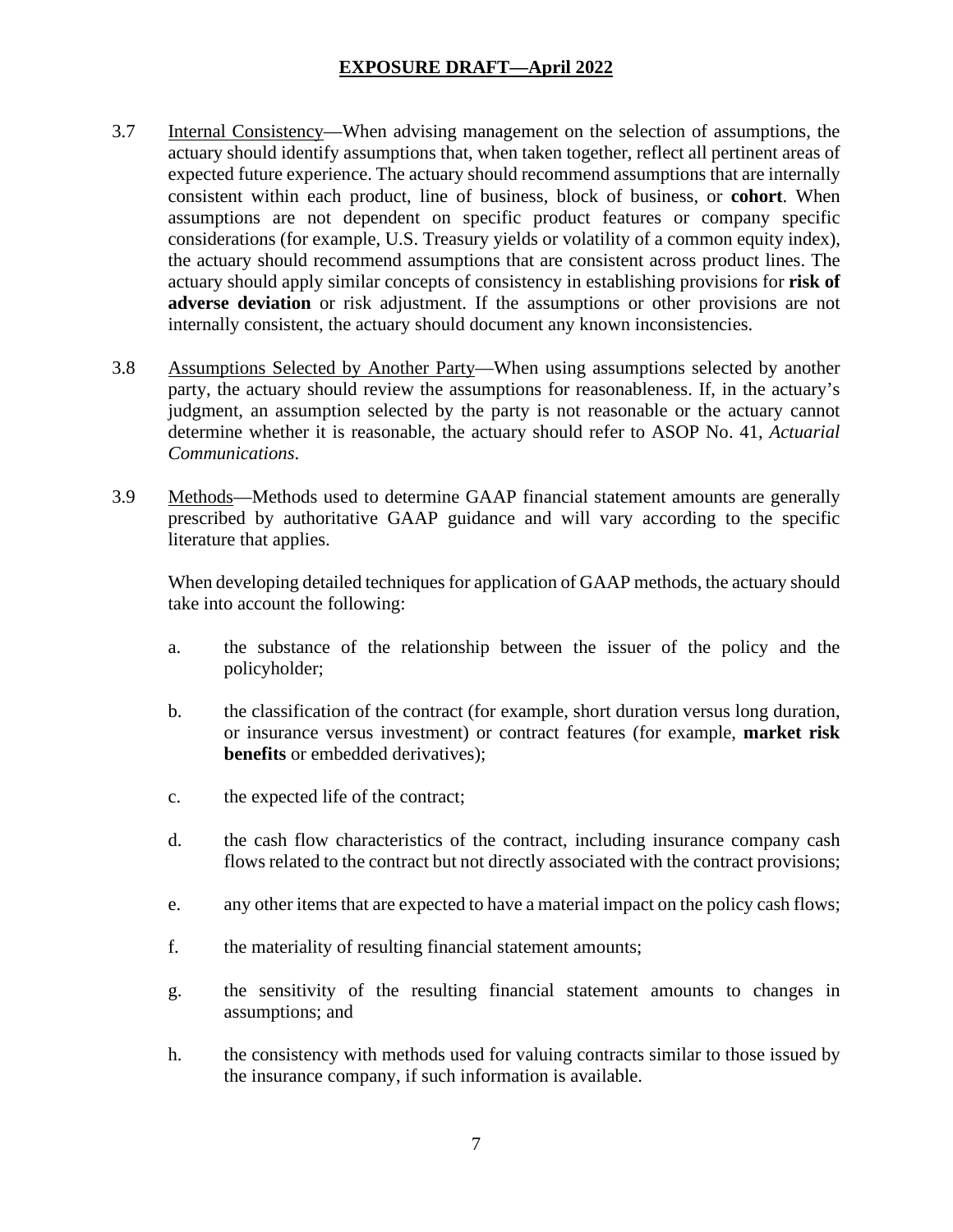- 3.10 Financial Statement Disclosures—When contributing to disclosures related to GAAP financial statements, the actuary should comply with the prescribed requirements related to such disclosures. If the actuary contributes to quantitative disclosures, the actuary should use methods and assumptions that are consistent with the methods and assumptions underlying the financial statement values. If the actuary's contribution to these disclosures meets the definition of an actuarial communication, the actuary should follow the guidance in ASOP No. 41.
- 3.11 Premium Deficiency Testing—When testing for **premium deficiency**, the actuary should use **best-estimate assumptions**, current at the time of testing, without making provision for adverse deviation, consistent with authoritative GAAP guidance. If a **premium deficiency** arises, the actuary should use current **best-estimate assumptions** to determine future changes in the **policy benefit liability**, consistent with authoritative GAAP guidance. For types of contracts where **lock-in** applies, the current **best-estimate assumptions** are then subject to **lock-in**.
- 3.12 Recognition of Premiums—The actuary should use appropriate methods to recognize premiums in income. These methods are determined by authoritative GAAP guidance and vary by the type of contract. Where the recognition of **GAAP net premiums** is applicable to the computation of the **policy benefit liability**, **DPAC**, **VOBA**, **DSI**, or intangible balances related to reinsurance, that recognition should be consistent with the treatment of **gross premiums** in the income statement.
- 3.13 Simplifications and Approximations—The actuary may, when appropriate, use assumptions, methods, and models that simplify calculations. Consistent with authoritative GAAP guidance, simplification and approximations are acceptable only if the results are reasonably expected not to differ materially from more detailed calculations. The actuary should seek guidance from accounting professionals on questions related to financial statement materiality.
- 3.14 Reliance on Others for Data, Projections, Models, and Supporting Analysis—The actuary may rely on data, projections, models, and supporting analysis supplied by others. When practicable, the actuary should review the data, projections, models, and supporting analysis for reasonableness and consistency. For further guidance, the actuary should refer to ASOP No. 23, ASOP No. 41*,* and ASOP No. 56, *Modeling*.
- 3.15 Reliance on Another Actuary—The actuary may rely on another actuary who has performed actuarial services related to the preparation or review of GAAP financial statements. However, the relying actuary should be reasonably satisfied that the other actuary is qualified to perform such services, that the actuarial service was performed in accordance with applicable ASOPs, and that the actuarial service performed is appropriate for the preparation or review of GAAP financial statements.
- 3.16 Reliance on Expertise of Others—An actuary performing actuarial services related to the preparation or review of GAAP financial statements may rely on the expertise of others (including actuaries not performing actuarial services) in other fields of knowledge for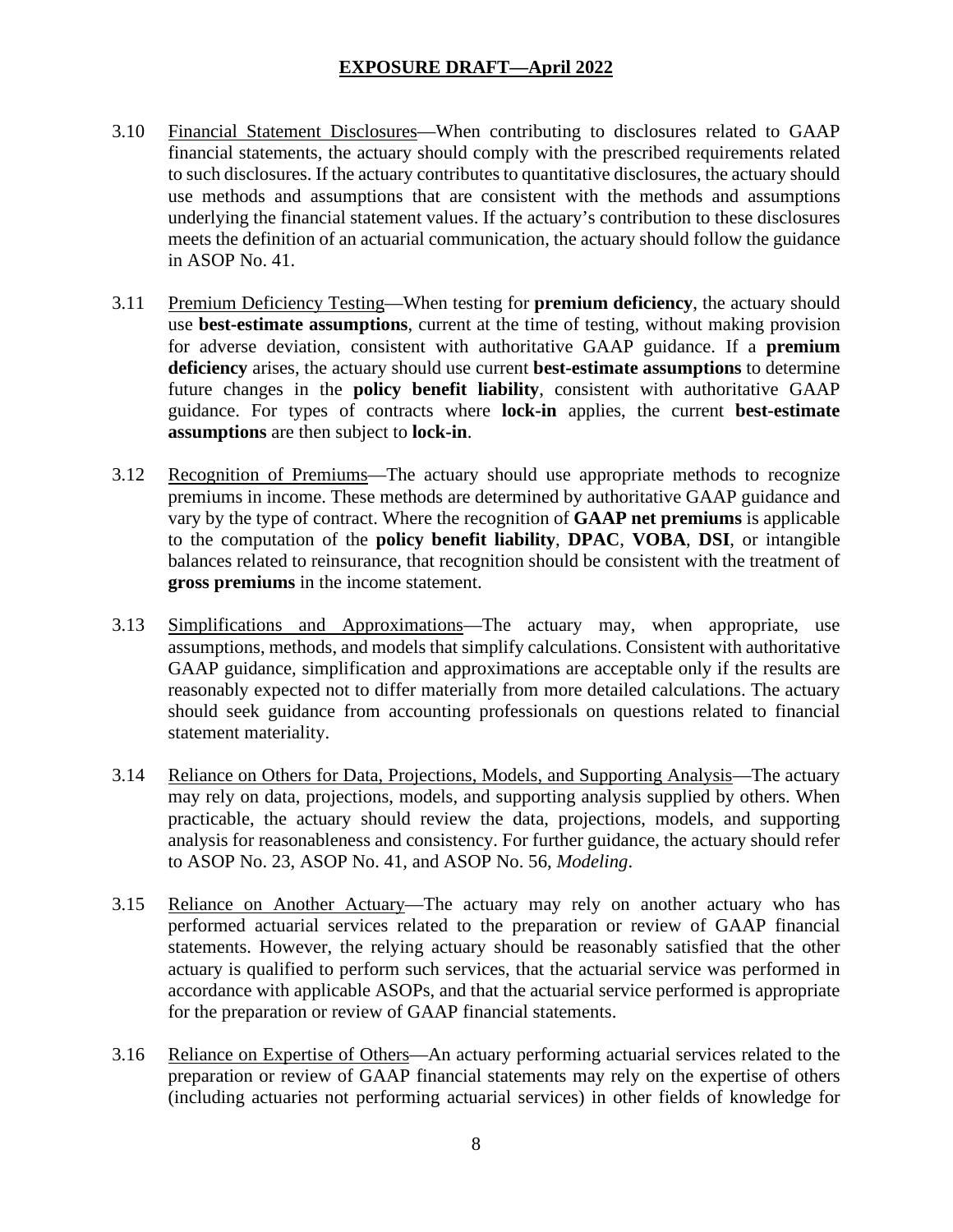input that is relevant and useful to the GAAP financial statements. In determining the appropriate level of such reliance, the actuary should take into account the following:

- a. whether the individual or individuals upon whom the actuary is relying has expertise in the applicable field;
- b. the extent to which the input provided has been reviewed or opined on by others with expertise in the applicable field, including any commonly known significant differences of opinion among others with expertise concerning aspects of the input that could be material to the actuary's use of such input; and
- c. whether there are legal, regulatory, professional, industry, or other standards that apply to the input supplied by others with expertise in the applicable field, and whether the input has been represented as having met such standards.
- 3.17 Documentation—The actuary should prepare and retain documentation to support compliance with the requirements of section 3 and the disclosure requirements of section 4. The actuary should prepare such documentation in a form such that another actuary qualified in the same practice area could assess the reasonableness of the actuary's work. The degree of such documentation should be based on the professional judgment of the actuary and may vary with the complexity and purpose of the actuarial services. In addition, the actuary should refer to ASOP No. 41 for guidance related to the retention of file material other than that which is to be disclosed under section 4.

## Section 4. Communications and Disclosures

- 4.1 Required Disclosures in an Actuarial Report—When issuing an actuarial report to which this standard applies, the actuary should refer to ASOP Nos. 21, 23, 25, 41, and 56. In addition, the actuary should disclose the following, if applicable:
	- a. recommendations that the actuary made with respect to classification of contracts, features, and benefits (see section 3.2);
	- b. the assumptions chosen and the information reflected in the assumptions (see section 3.3);
	- c. description of the discount rates used, including any methodology used to determine the discount rates (see section 3.4);
	- d. description of the provision for **risk of adverse deviation** (see section 3.5);
	- e. description of the risk adjustment (see section 3.6);
	- f. any known inconsistencies between assumptions or provisions for **risk of adverse**  deviations and why these inconsistencies are appropriate (see section 3.7);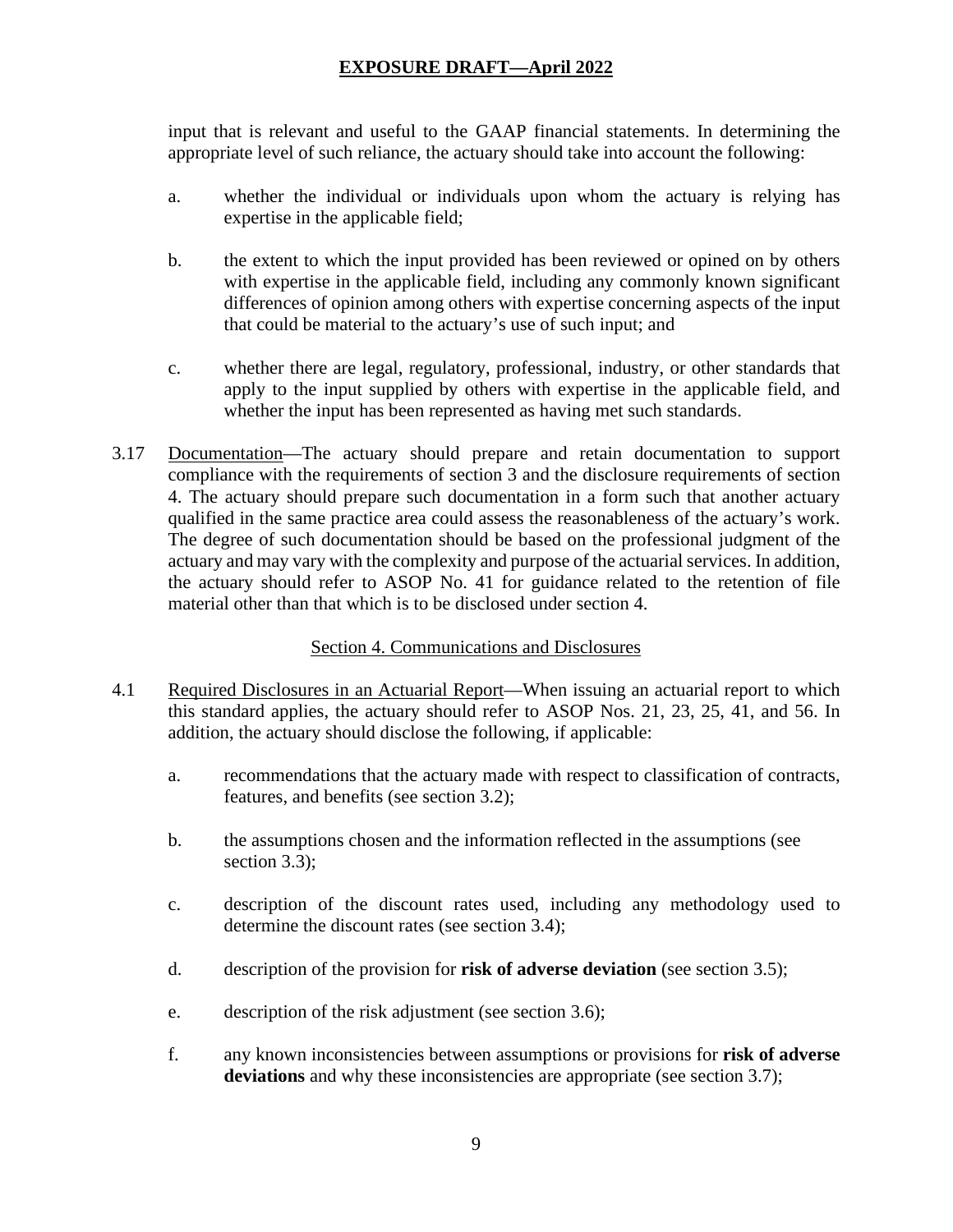- g. description of any techniques developed by the actuary to determine financial statement amounts (see section 3.9);
- h. description of any professional judgment used by the actuary in preparing financial statement disclosures (see section 3.10);
- i. discussion of any recognition of **premium deficiency** (see section 3.11);
- j. discussion of any significant simplifications or approximations (see section 3.13);
- k. extent of any reliance on others for data, projections, models, and supporting analysis (see section 3.14);
- l. extent of any reliance on another actuary (see section 3.15); and
- m. extent of any reliance on expertise of others (see section 3.16).
- 4.2 Additional Disclosures in an Actuarial Report—The actuary also should include disclosures in accordance with ASOP No. 41 in an actuarial report for the following circumstances:
	- a. if any material assumption or method was prescribed by applicable law or authoritative GAAP guidance;
	- b. if the actuary states reliance on other sources and thereby disclaims responsibility for any material assumption or method selected by a party other than the actuary; and
	- c. if in the actuary's professional judgment, the actuary has deviated materially from the guidance of this ASOP.
- 4.3 Confidential Information—Nothing in this ASOP is intended to require the actuary to disclose confidential information.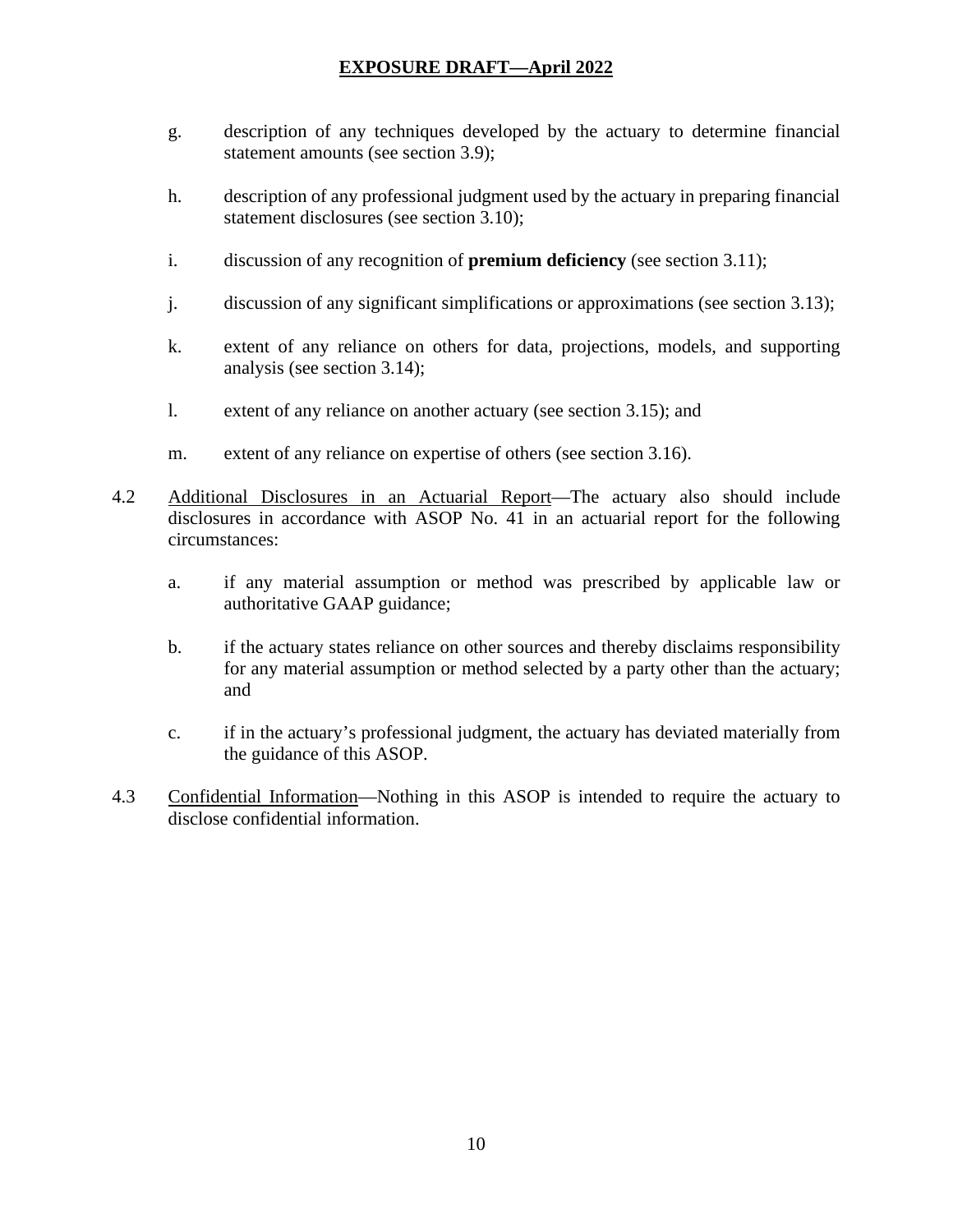#### **Appendix**

#### **Background and Current Practices**

*Note*: This appendix is provided for informational purposes and is not part of the standard of practice.

#### **Background**

The American Institute of Certified Public Accountants (AICPA) developed *Audits of Stock Life Insurance Companies* (*Audit Guide*) in 1972 with the cooperation of life insurance company accountants and actuaries. The *Audit Guide* represented the first effort by the accounting profession to establish GAAP for the life insurance industry. The Financial Accounting Standards Board (FASB) is now responsible for the determination of GAAP for companies whose financial statements are audited.

Until 2009, the FASB published Statements of Financial Accounting Standards (SFAS) to guide accountants on specific transactions. Once published, these SFAS were then considered to be GAAP. On September 15, 2009, the multiple SFAS were replaced by the FASB's Accounting Standards Codification (ASC), which became the standard for GAAP in the United States. The FASB now updates the ASC by issuing Accounting Standards Updates (ASUs).

GAAP standards for stock life insurance companies are primarily established by ASC Topic 944 "Financial Services, Insurance" but other topics are also relevant. Prior to GAAP codification, these standards could be found in SFAS No. 60, *Accounting and Reporting by Insurance Enterprises*, and SFAS No. 97, *Accounting and Reporting by Insurance Enterprises for Certain Long-Duration Contracts and for Realized Gains and Losses from the Sale of Investments*, among others. The FASB issued SFAS No. 60, which generally codified the concepts in the *Audit Guide*, in 1972. In 1987, the FASB issued SFAS No. 97, which (1) established GAAP for certain forms of insurance contracts not specifically addressed by SFAS No. 60, primarily universal life-type contracts; (2) established GAAP for investment contracts not involving a significant insurance component; and (3) revised GAAP for limited-payment contracts. In November 1990, the AICPA issued *Practice Bulletin 8,* providing guidance for certain questions related to SFAS No. 97.

In 1995, the FASB issued SFAS No. 120, *Accounting and Reporting by Mutual Life Insurance Enterprises and by Insurance Enterprises for Certain Long-Duration Participating Contracts*. This statement extended the requirements of SFAS No. 60 and SFAS No. 97 to mutual life insurers, established accounting for certain participating life insurance contracts of mutual life insurance enterprises (and stock life insurance subsidiaries of mutual life insurance enterprises), and permitted other stock life insurers to apply its provisions to participating life insurance contracts that meet the statement's conditions. At the same time, the AICPA provided further clarification of the accounting requirements for long-duration participating contracts in Statement of Position (SOP) No. 95-1, *Accounting for Certain Insurance Activities of Mutual*